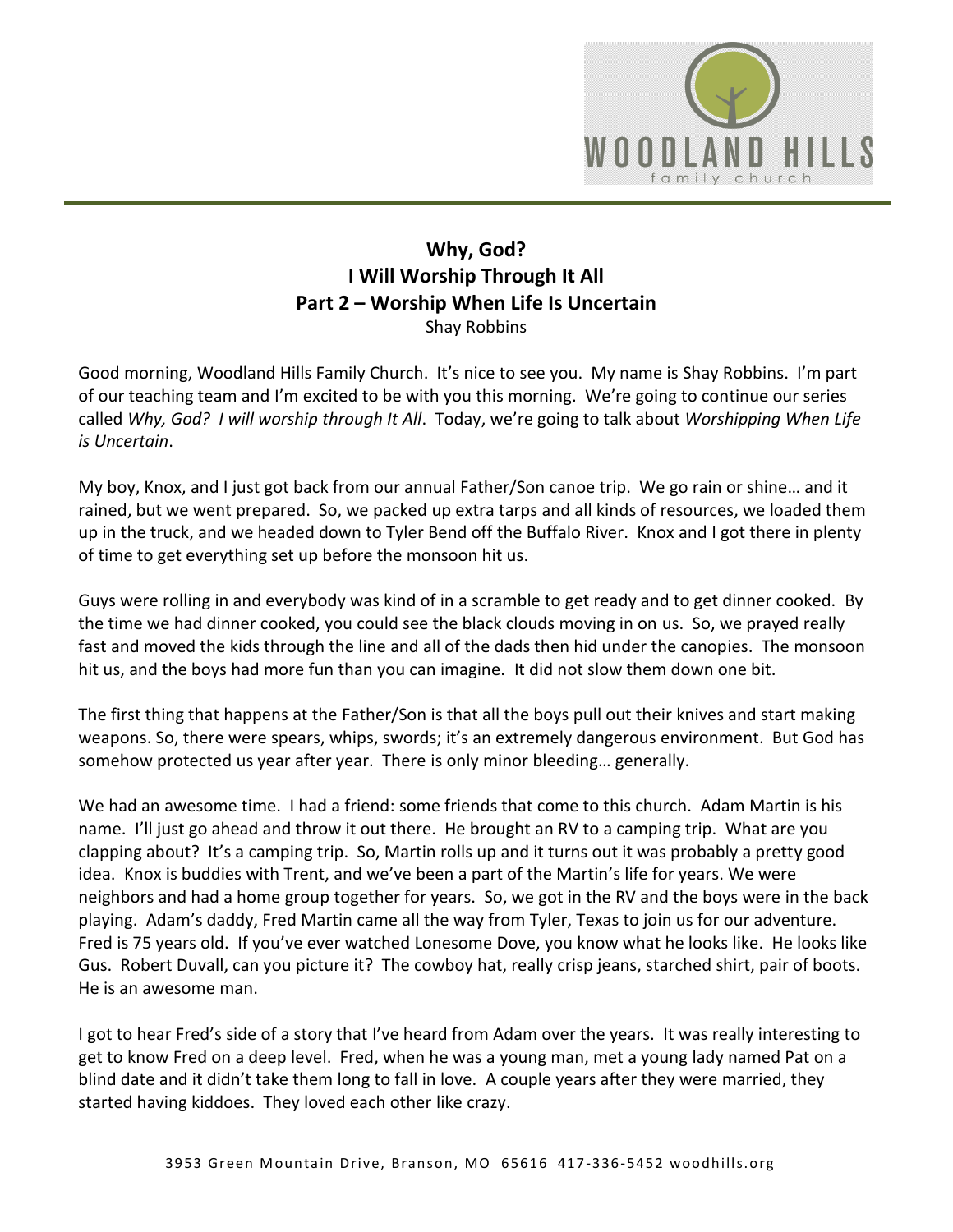I think it was 24 or 25 years ago when his kids were 9, 11, and 15, Pat started to have some strange feelings in her hands. They brought her to the doctor and their family doctor checked her out and didn't see anything wrong, but he said to Fred, "If I know you at all, I know that you're not going to stop at this." So, they decided to have an MRI. When they got the MRI results back, they discovered that Pat had a stage five tumor, cancer in her brain. They gave her six months to live and she lasted sixteen, but Pat died and left the love of her life and three kiddoes behind her.

On his own, Fred raised those three kids. He's never been remarried. He's an accountant and runs a little farm down in Tyler. It's just amazing to think that a man could pull that off, to be honest with you. One of the things that Fred said was, "I believe with my whole heart that every man needs to raise their kids for one year all by themselves, and then he'll truly know how amazing moms are. Well, Fred did that for his kids' entire upbringing.

I asked Fred… By the way, he's not from Tyler; he's from College Station. I need to get that right or else I'm going to pay the price. He's an Aggie. You know how the Aggies are. I asked Fred, "How did you maintain faith walking through such a wound?" To have God take the love of your life away, that's a trial that I don't ever want to go through.

I scrambled taking notes as Fred shared because it was so relevant to what we're talking about today. He said, "I don't like it and there's nothing I can do about it, but it's just got to be part of God's plan. I've got to believe that God loves me and my family enough to make some sense of this, and I trust that he will see our way through this. You've got to have faith that there's a reason for everything." He said, "Everything is part of a plan; we just don't know it or realize it until we look back."

Fred loves to two-step. He goes about three times a week to this day as a 75-year-old. He has probably two-stepped with a thousand ladies down there in Texas and he says, "I've just never been able to find one that could measure up to Pat." Yet, this man, one of the phrases that he said over and over again in our conversation… And we had hours of conversation at different times this weekend. He kept talking about how blessed he was. "I am so blessed." We were sitting in the RV and he looks at his two grandkids and he says, "It's by the grace of God that I raised these kids and these grandkids are my heritage. I am so blessed."

I Face Timed my wife when we were in the RV and I was laughing. I'm like, "Look at where we're staying tonight; we're roughing it." I showed her Fred and Adam and the kids in the back. She proceeds to say, "That is so funny because you were just making fun of Adam for bringing an RV this afternoon." I'm like, *Where is the mute button on this?* She threw me under the bus.

So, guess what? We go out of the RV that night to go to my tent. I had put an extra tarp underneath it, thinking that would keep us up off the ground. Come to find out, water had poured down and pooled underneath. It was working against me. Then it bubbled up from underneath through some pinholes in my tent. Our pillows were like sponges. The next morning, I walked out of the RV after a full night of sleep. I just woke up and we were there. It was a good trip.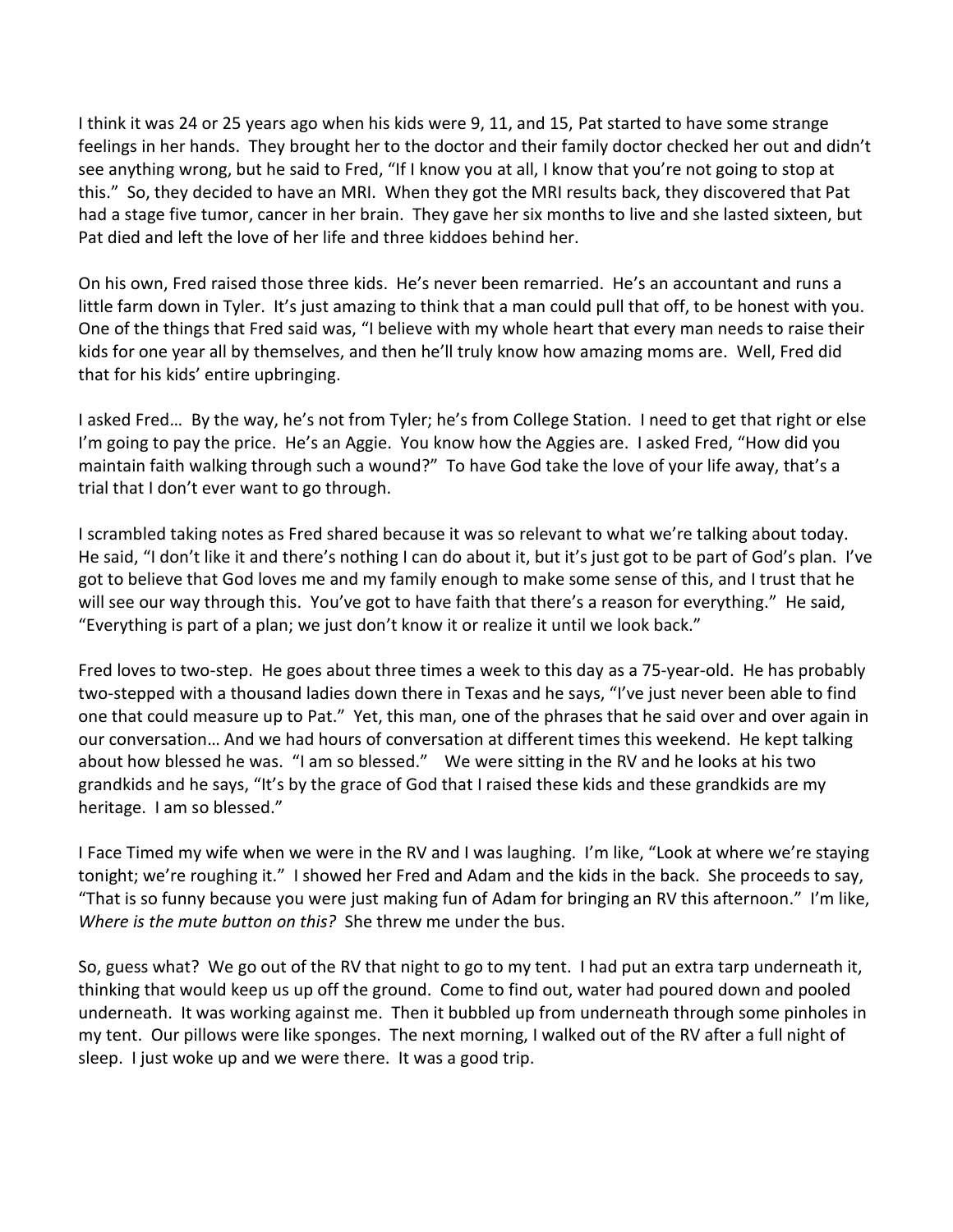As we talk about uncertainty… I was praying toward this and asking God, "Where do you want me to take God's family? What scripture do you want us to stand on?" He put it on my heart to go to Lamentations 3. This is a place where I run when I need help. Looking at Fred's life, he has done what Ted charged us with last week in a really healthy way. He has expressed his feelings. He has dealt with the emotion and the hardship and it's still tender to this day. But time and time again, he stakes his claim on God's truth. He declares that truth – as Pastor Ted charged us. "God's got a plan, God loves us enough, and I trust that he's got a plan."

When I am struggling, I run to Lamentation 3. Actually, this is a picture of my Bible. Of all of the pages in my Bible, this is the page that has the most worn out corner on it. I want to make it clear. I don't know what thoughts you might have when you look at that Bible, but I'll tell you this, don't be impressed. The reason that Bible is so worn out on that page is because Shay Robbins is an absolute mess. This morning, as I was praying, God impressed me with two things he wants me to do: 1) Open up his Word; 2) Put my heart on the table. So, that's my intention today.

That page in my Bible is all torn up because I am a control freak when things are out of control. When my future is uncertain, things are unraveling, my natural tendency, in my flesh, is to white-knuckle everything. If you would honestly ask the people who have served underneath me over the years, and they gave you and honest take, they would tell you that when Shay is tired and in the flesh, his default is to be a dominator and to just crush the people who are following him. Generally, it's the people that I love most. That is my default tendency and that's why I find myself running to Lamentations 3 time and time again.

I want to jump in. This wrestling match with control… Some of you guys may be familiar with that. It might be something that you wrestle with too. In Exodus 20 when God gave Moses the Ten Commandments, the first two commandments are the linchpins of all other commandments thereafter. The first one is that you'll have no other God before him and the second one is that you'll make no other idols and you will not worship them.

### **Stress and Anxiety are Symptoms of a Control Complex**

When I go into control mode and I try and lay hold of my own destiny, what happens is it's like the reverse of *Jesus Take the Wheel*. I take the wheel out of God's hands and I take control and I take the roll of God. **I just call it a control complex. The reality is that it is functional idolatry**. When I do that, the outcome is that my life begins to well up with stress, anxiety, worry, anger, etc. Ultimately, those things are just symptoms of my control complex. What I want to encourage you with today is that there is good news here. Those symptoms that pop up can actually… Stress and anxiety can serve as a tool to drive you into intimacy with your heavenly Father. They can be a daily reminder that you need to let go, to open up your hands and surrender, and run to God for help. That's literally what we are going to do today.

Open you Bibles to Lamentations 3. We're going to start in Verse 19. Jeremiah is the author and he says this. *[19](https://www.studylight.org/desk/?q=la%203:19&t1=en_nas&sr=1) Remember my affliction and my wandering , the wormwood and bitterness. [20](https://www.studylight.org/desk/?q=la%203:20&t1=en_nas&sr=1) Surely my soul remembers and is bowed down within me.* He's writing to his readers in his present and into his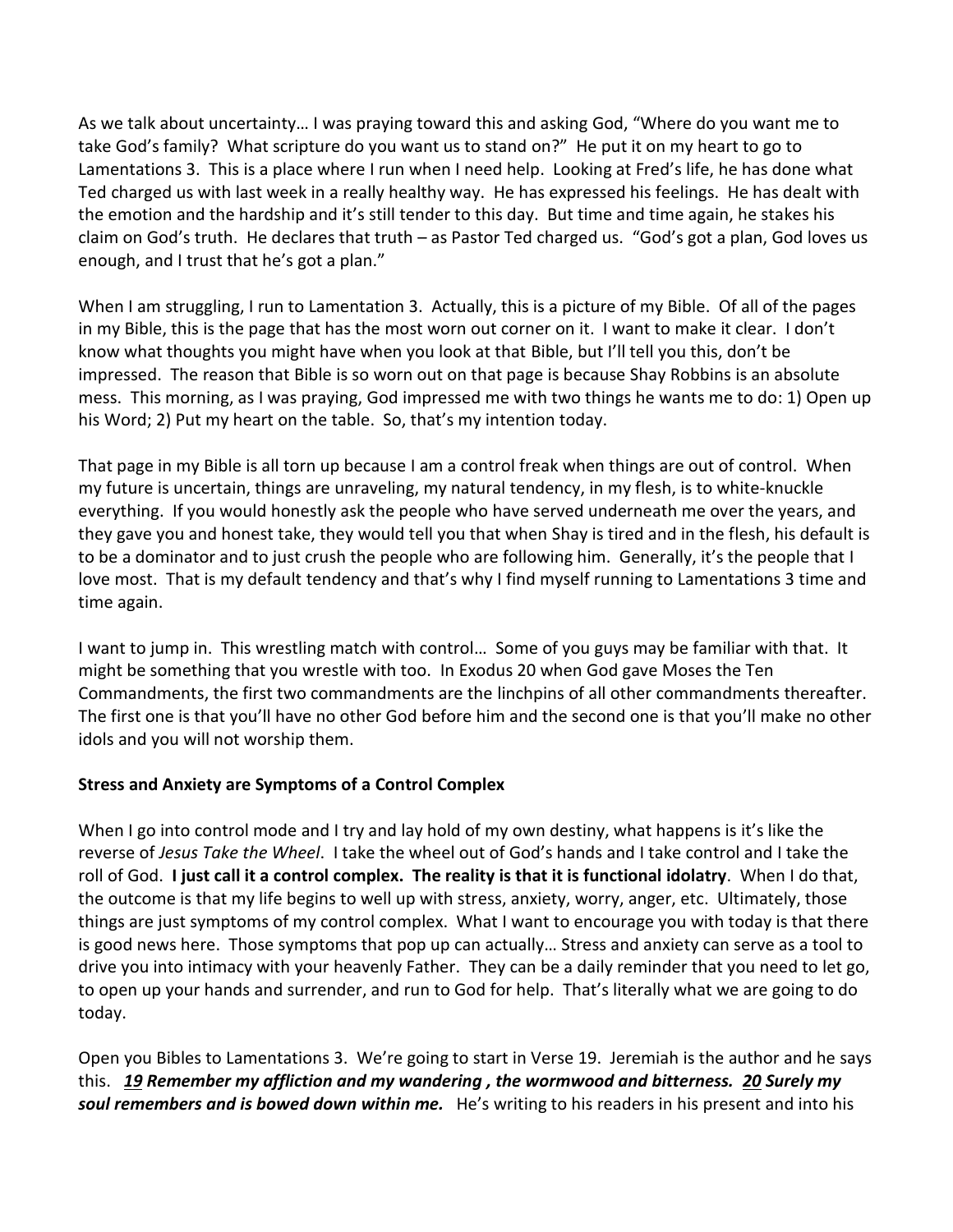future. He's literally writing to us and in this section of scripture, he's saying, "I want to remind you of where I'm writing from." Here's the context. Jeremiah, not only did he write Lamentations, but he wrote the book named after him, Jeremiah. He is known as the weeping prophet. The reason he is known as the weeping prophet is because at the very beginning of his service to the Nation of Israel – really the service to Judah – the king he served under was a good king, Josiah. As soon as the next king came on, it was evil king after evil king who had no heart for God and it was Jeremiah job to stand up, to take his stand in their country and to cry out to God's people to come back to Him. He's called the weeping prophet because, according to the history that we have in our hands, there's not a single convert or active repentance during his lifetime of 40 years of ministry.

You might look at Lamentations 3: 19-41 and read that text and think to yourself, *Wow, this Lamentations is extremely encouraging.* You need to read the rest of the book because the rest of the book was written after he gave his final warning as Babylon is marching on Judah. He tells the king, "You need to go out and surrender. This is God's last act of mercy." Being stubborn and stiff-necked, the king stood his ground, and armies of Babylon surrounded the City of Jerusalem and starved them out to the point where, as he writes in Lamentations, parents were turning to cannibalism and eating their children they were so desperate. Then, finally, they came in, broke down the walls, utterly destroy the city, and then they took captives in exile back to Babylon and left a mess behind them. That's where Jeremiah is writing from and that's why he starts off with saying, "Hey, I want you to remember this. Remember where I'm coming from because I want to give you some truth." It's truth that's going to impact us as we sit in here today.

*[21](https://www.studylight.org/desk/?q=la%203:21&t1=en_nas&sr=1) This I recall to my mind…* That's what we just did in Communion. And that's going to happen in your life. When you're sitting around your table, Daddies, whatever your circumstances are that are spinning out of control, lead your family by grabbing a loaf of bread and breaking it right then and there and saying, "This we recall to mind as a family. Our hope is in Jesus and what he did on the cross."

This I recall to mind: *…therefore I have hope. [22](https://www.studylight.org/desk/?q=la%203:22&t1=en_nas&sr=1) The Lord's lovingkindnesses indeed never cease, for His compassions never fail. [23](https://www.studylight.org/desk/?q=la%203:23&t1=en_nas&sr=1) They are new every morning; great is Your faithfulness.* That word *lovingkindness* is the Hebrew word *hesed* and it was made famous in Hosea where Hosea was commanded by God to marry a prostitute and to love her regardless of how faithful she was in return. "Love her and love her and love her and love her." He commanded Hosea to love her in that way as an example of how God loves us when we wander and are unfaithful to him. His faithfulness and his love are unceasing. His compassions never fail. They are new every single morning.

Church, I want to charge you. Give God you morning. Every morning… Tomorrow, you're going to wake up and you're going to have needs. I challenge you, give him your morning and bring your overwhelming needs and he will meet you with his unending resources. His mercies are new every morning; great is thy faithfulness.

In Jeremiah 33, Jeremiah writes to the people on behalf of God. So, God speaks to Jeremiah and then he quotes God to the people. And God says this, *[20](https://www.studylight.org/desk/?q=jer%2033:20&t1=en_nas&sr=1) "Thus says the Lord, 'If you can break My covenant for the day and My covenant for the night, so that day and night will not be at their appointed time,*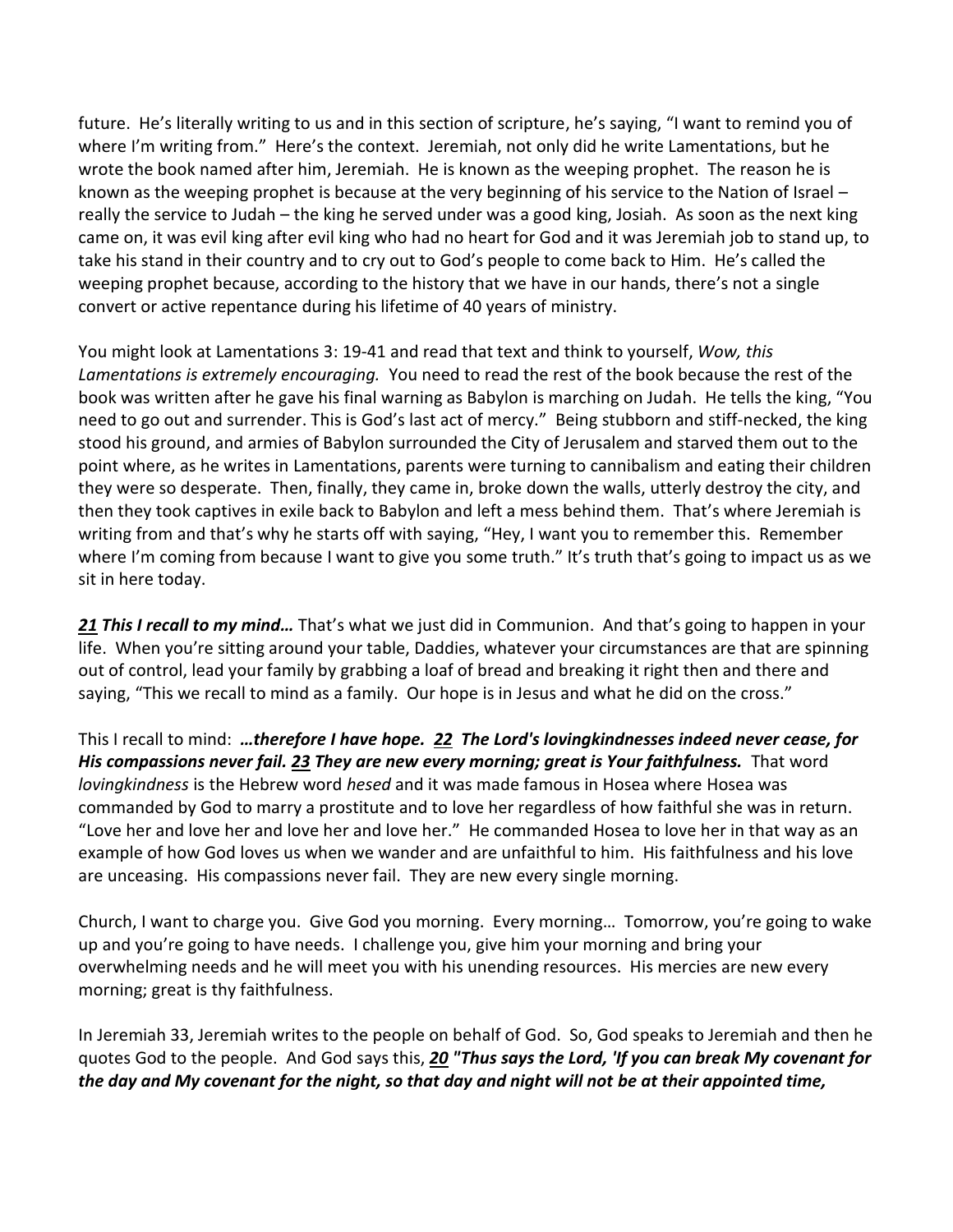### *[21](https://www.studylight.org/desk/?q=jer%2033:21&t1=en_nas&sr=1) then My covenant may also be broken with David My servant so that he will not have a son to reign on his throne, and with the Levitical priests, My ministers.'"*

He's saying the only way this hope that we have in Jesus can be broken is if you, as a mortal man or mortal woman, can somehow stop that sun from rising. And if you could somehow stop the sun from setting. I bet men could load up atom bombs in a spaceship, fly it into the sun and it's be like dropping a marshmallow in a campfire. There's nothing that we can do to stop that sun from coming up and there's nothing that can break God's faithfulness towards his people.

Watch what he says in Lamentations 3. *[24](https://www.studylight.org/desk/?q=la%203:24&t1=en_nas&sr=1) "The Lord is my portion," says my soul, "Therefore I have hope in Him."* Do you see that? I love how he takes those couple of verses and envelopes God's character in hope. As we walk through uncertainty and we process emotion… Again, that's okay. It's okay to have feelings. We look at David and we see how strung out he was and how honest he was with God. But in the midst of that emotion, we can't let it dictate our decision making and our belief system. Rather, in the midst of that emotion, we make a declaration of truth. And when we look at God's character, they will be enveloped with hope and hope does not disappoint. Cling to God's promises; they are enveloped in hope.

Lamentations 3 – *[25](https://www.studylight.org/desk/?q=la%203:25&t1=en_nas&sr=1) The Lord is good to those who wait for Him, to the person who seeks Him.* One of the most underestimated quality of God is his patience.

I'll remind you of it again. 2 Peter 3 – *[9](https://www.studylight.org/desk/?q=2pe%203:9&t1=en_nas&sr=1) The Lord is not slow about His promise, as some count slowness, but is patient toward you* (personalized)*, not wishing for any to perish but for all to come to repentance.* His patience is actually a blessing toward us.

One of my favorite Psalms is Psalms 27 - *[13](https://www.studylight.org/desk/?q=ps%2027:13&t1=en_nas&sr=1) I would have despaired unless I had believed that I would see the goodness of the Lord in the land of the living. [14](https://www.studylight.org/desk/?q=ps%2027:14&t1=en_nas&sr=1) Wait for the Lord; be strong and let your heart take courage; yes, wait for the Lord.* For those who wait and those who seek God, there is good that is promised to them.

Lamentation 3 - *[26](https://www.studylight.org/desk/?q=la%203:26&t1=en_nas&sr=1) It is good that he waits silently for the salvation of the Lord. [27](https://www.studylight.org/desk/?q=la%203:27&t1=en_nas&sr=1) It is good for a man that he should bear the yoke in his youth.* I've said this before and I'll say it again, I hang my hat on this verse because of what it means to me. For those of us who are parents, I'll remind you again that we have got to let our kids struggle. We can come alongside them and support them and point them to truth, but they need to be able to struggle.

They need to wrestle with the difficulties of their life so that this promise is fulfilled, and they can take on the blessings of growth and character and maturity, so that when we launch them, they are not children, but they are adults. That is our job. And as we walk through difficulty, we know, each one of us, that we'll get to sit in the benefit and the blessing of the character development that we gain walking through that trial. That's part of God's goodness. It's part of his plan.

*[28](https://www.studylight.org/desk/?q=la%203:28&t1=en_nas&sr=1) Let him sit alone and be silent since He has laid it on him. [29](https://www.studylight.org/desk/?q=la%203:29&t1=en_nas&sr=1) Let him put his mouth in the dust, perhaps there is hope.* So, there's this picture of adversity and how God uses it, when we're proud,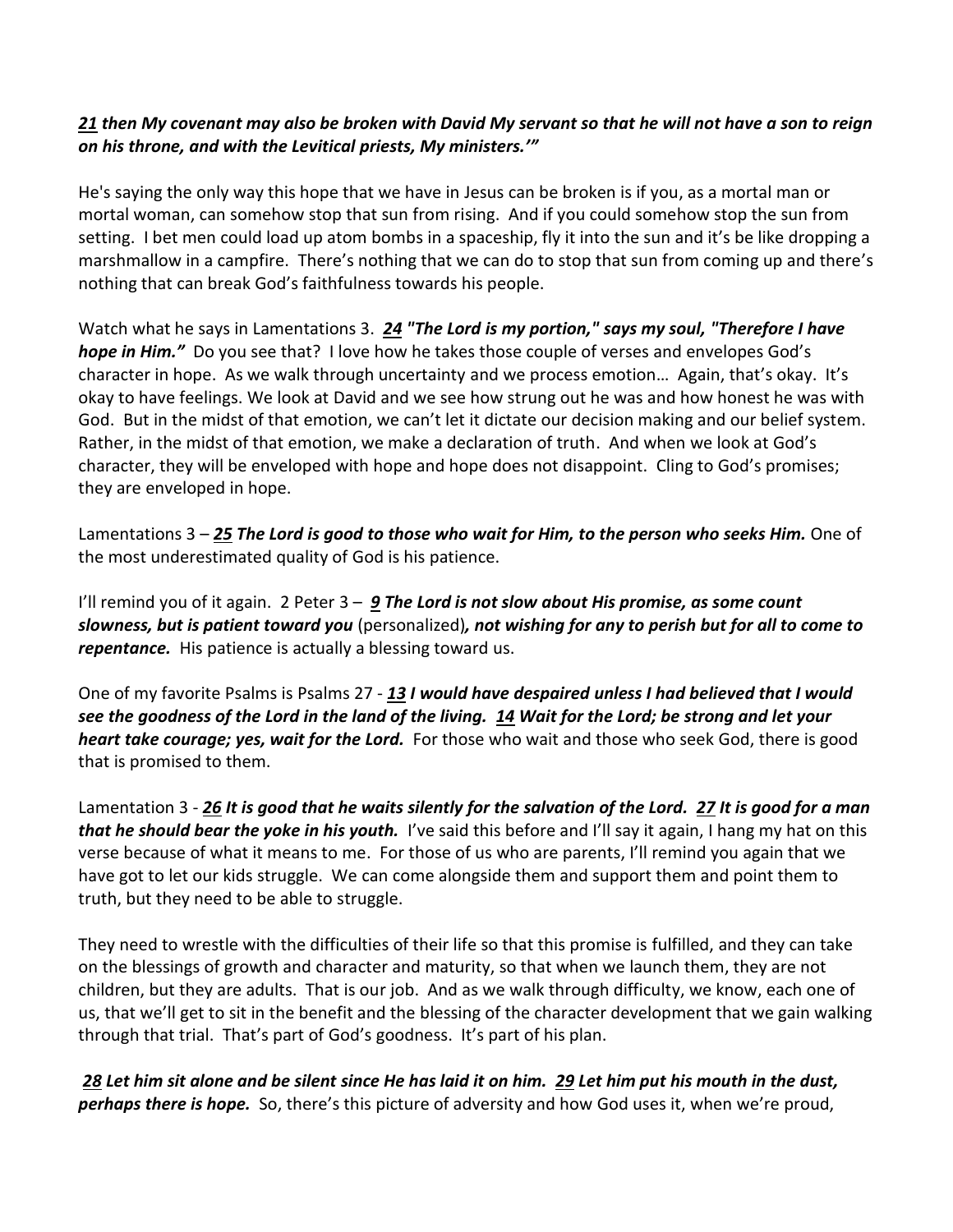chest puffed out, stiff-necked… When we walk through that adversity, it humbles us and it brings us to the point where our mouth is in the dust and we are in a proper posture before God. He uses it for our good.

*[30](https://www.studylight.org/desk/?q=la%203:30&t1=en_nas&sr=1) Let him give his cheek to the smiter, let him be filled with reproach. [31](https://www.studylight.org/desk/?q=la%203:31&t1=en_nas&sr=1) For the Lord will not reject forever, [32](https://www.studylight.org/desk/?q=la%203:32&t1=en_nas&sr=1) for if He causes grief, then He will have compassion according to His abundant lovingkindness.* Again, this is a reminder of God's character.

### **The Lord gains our attention in uncertainty**

As I walk through uncertainty and I'm reminded of his lovingkindness, I'm reminded of when we had our second child. When Lulu was born, God gave us this big ole heart to just love her and we couldn't believe how much we loved her. And when Ashley was pregnant with Belle, I remember thinking to myself, *I guess I'm going to have to take this love and split it in half, so Lulu will get 50% and Belle will get 50%*. But that's not what happens in the heart of a parent, is it? No, he doubled down. He gave us a full other capacity to love and we're finding that with kid after kid. God's building our heart to love each one of our children with a whole heart. That's how God's lovingkindness can reach out to the seven plus billion people on earth in an intimate way because God has a whole heart, a full heart to love you right where you're at in the midst of your adversity. It's a beautiful promise.

# Picking up in Verse 33. *[33](https://www.studylight.org/desk/?q=la%203:33&t1=en_nas&sr=1) For He does not afflict willingly or grieve the sons of men. [34](https://www.studylight.org/desk/?q=la%203:34&t1=en_nas&sr=1) To crush under His feet all the prisoners of the land, [35](https://www.studylight.org/desk/?q=la%203:35&t1=en_nas&sr=1) to deprive a man of justice in the presence of the Most High, [36](https://www.studylight.org/desk/?q=la%203:36&t1=en_nas&sr=1) to defraud a man in his lawsuit—of these things the Lord does not approve.*

A lot of times, we make the mistake of assigning the brokenness and the atrocity and the perversion of this world to God, when, in fact, it's not God. Those are the works of the devil. God doesn't approve of these things.

It goes on. [37](https://www.studylight.org/desk/?q=la%203:37&t1=en_nas&sr=1) Who is there who speaks and it comes to pass, unless the Lord has commanded it? [38](https://www.studylight.org/desk/?q=la%203:38&t1=en_nas&sr=1) Is *it not from the mouth of the Most High that both good and ill go forth?* God allows this brokenness to reign on earth for a time for a reason. But it says there is nothing that happens without God's permission. When you look at the beginning of Job, what did Satan have to do before he could afflict Job? He went to God and he asked for permission. That's because God is what we call sovereign. It's a big churchy word for "God is in control." "God's got this." In his sovereignty and in his plan and in his patience, he has decided to let this brokenness play out and even in the midst of it, he's going to use what Satan intended for evil for good things in the life of who love him.

# **Remember, God is loving, compassionate, just, and sovereign**

This is what we stake our claim on this morning, and these are just four of the character qualities of our God that we can hang on, just four.

### Lamentations 3 *- [39](https://www.studylight.org/desk/?q=la%203:39&t1=en_nas&sr=1) Why should any living mortal , or any man, offer complaint in view of his sins? [40](https://www.studylight.org/desk/?q=la%203:40&t1=en_nas&sr=1) Let us examine and probe our ways and let us return to the Lord.* This is really interesting.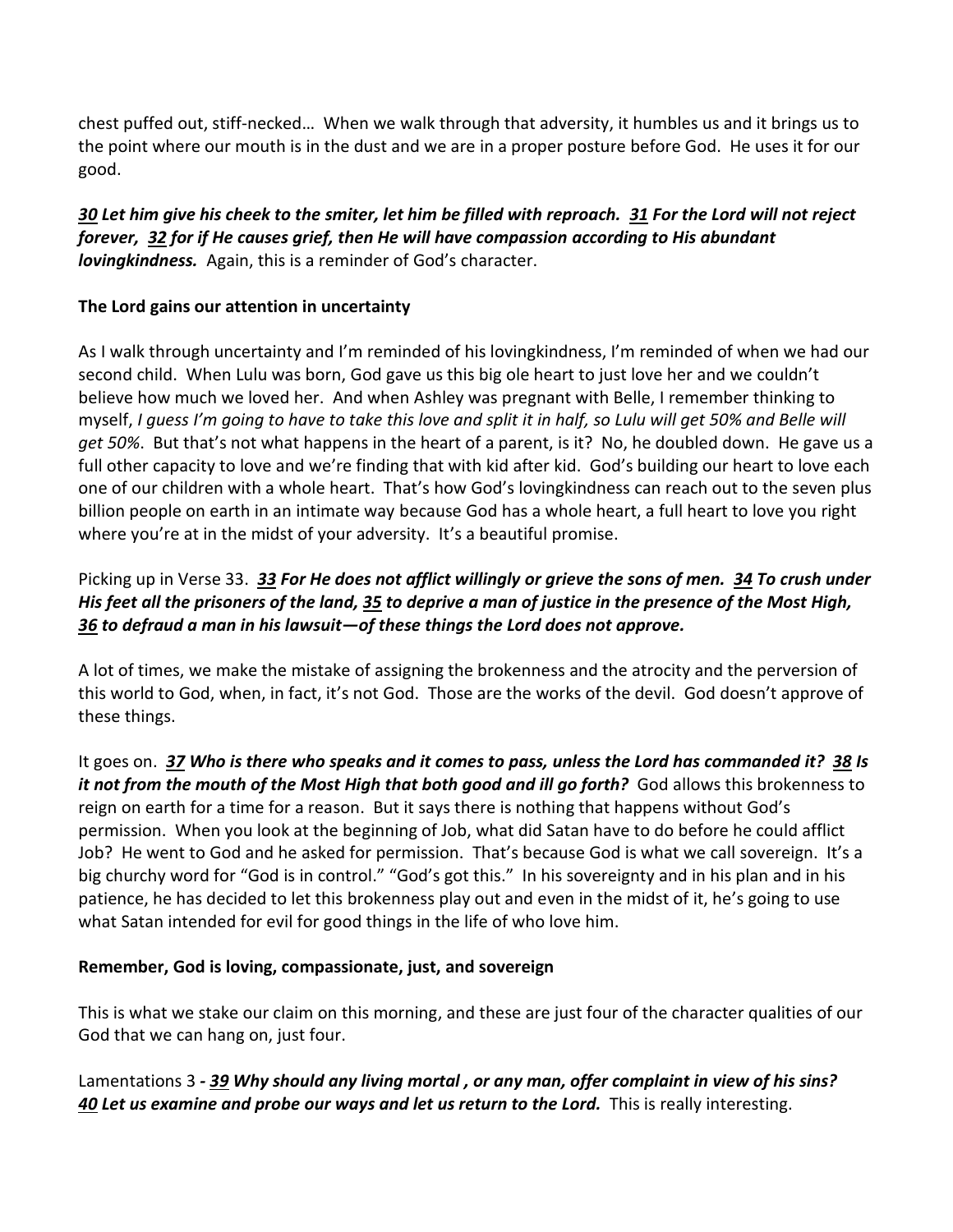As Jeremiah comes in and he envelops God's promises with hope, he swings back around and he says, "Hey, hey, hey, wait a minute. Let's have a look at your heart." That's because a lot of times, when we walk through hardship and our attitude gets sour and we camp out in our feelings without declaring truth, those feelings will propagate sin. For those of us who are followers of Jesus, those who have accepted him as Lord and Savior, the blood that was shed on the cross has covered all of our sins once and for all time. You're covered.

But we still have the ability to take sin and to put it in between our relationship with God and it makes things messy. Just like any earthly relationship, we all know how this works, when a kid is disobedient or rebellious, their relationship with their parent is strained. When we're walking through hardship, a lot of times, we point the finger at God and we say, "God, where are you? Why aren't you helping me? Why are you leaving me out here to suffer?" Many times, the sin that has popped up in our flesh has caused our ears to be clogged that we can't hear from God. In fact, Isaiah 59 says this*. [1](https://www.studylight.org/desk/?q=isa%2059:1&t1=en_nas&sr=1) Behold, the Lord's hand is not so short that it cannot save; nor is His ear so dull that it cannot hear. [2](https://www.studylight.org/desk/?q=isa%2059:2&t1=en_nas&sr=1) But your iniquities have made a separation between you and your God, and your sins have hidden His face from you so that He does not hear.*

So, as I run to Lamentations in the midst of my flesh, I'm reminded that I am a sinful human being. And I need to run to God and be reconciled to him to get this junk out of my life because frankly, I need every resource I can get from the Lord right now and that's the way we go about it. Many times, feeling of abandon and doubt and times of uncertainty are because of unconfessed sin.

 *[41](https://www.studylight.org/desk/?q=la%203:41&t1=en_nas&sr=1) We lift up our heart and hands toward God in heaven…* I love that picture. We've been reduced to our knees through the humility of hardship and as we look up to the heavens, we open up our heart and our hands. That's what we do every morning. If you choose to give your mornings to the Lord, you're opening up your heart and your hands and what he's going to do is give you the resources to fill up your heart and fill you with hope in the midst of hopelessness and he's going to put the resources in your hands to get through the day.

### **If his promises are true, then every trial produces life for the children of God.**

Fred Martin said it over and over again. "I am so blessed." I want to be pretty vulnerable with you. Ashley and I just walked through nine months prayerfully with our last pregnancy. We walked through this and I have to tell you that it was a lot harder than the first five. There are all these things rolling. We're older and our bodies are weaker and our minds are weaker and we've got five kids pulling at us. We happen to be doing a remodel, which is taking extra time from Daddy.

We have dear friends that are struggling to get pregnant with miscarriage after miscarriage. They are precious friends, but we are in this awkward space of how to be who we are around them because the Robbins, for whatever reason, get pregnant and have babies without any issue. Then we have another couple who just had their first baby. They are precious friends of ours. She spent the first three weeks of her life in the NICU, fighting for life.